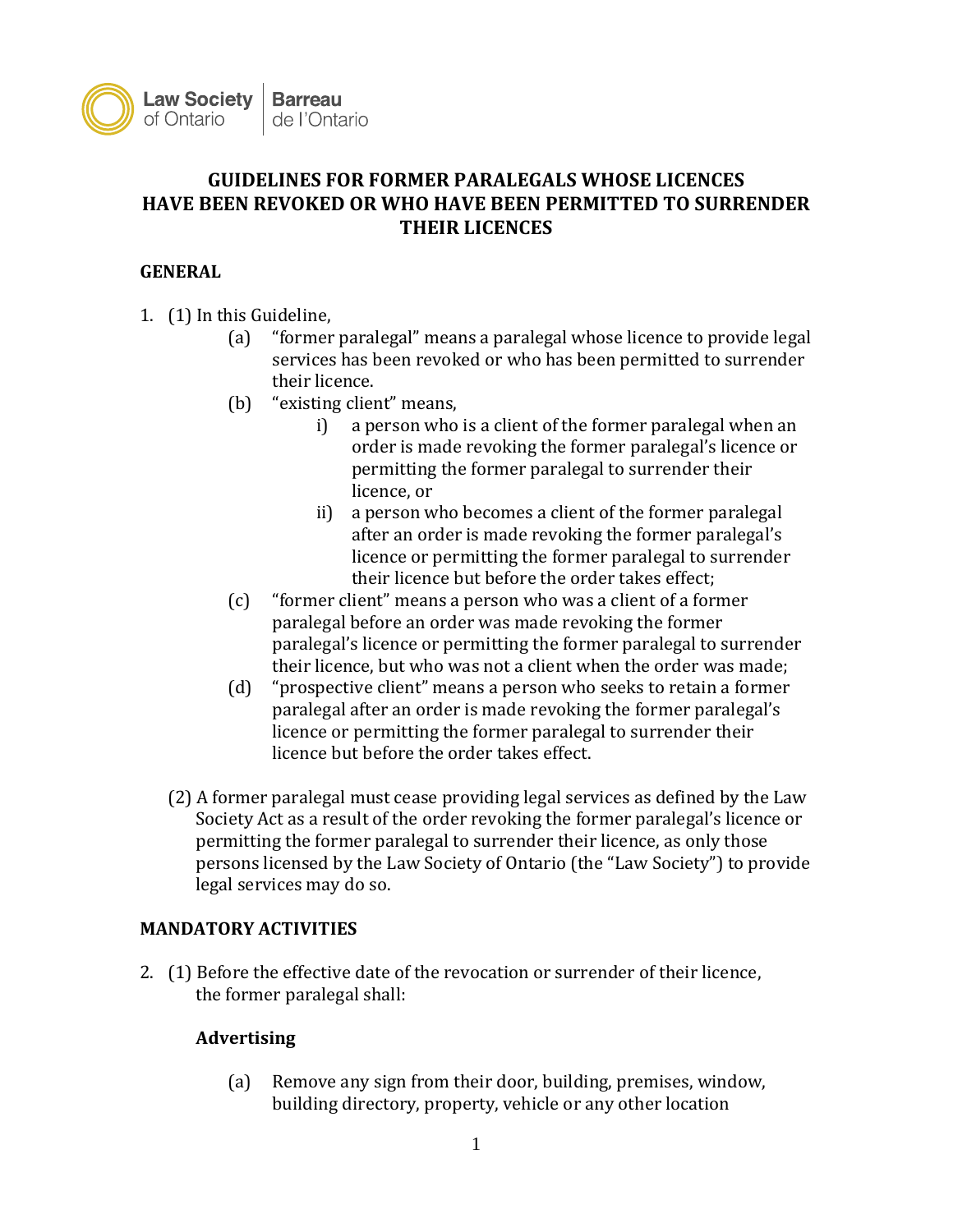designating it as a "paralegal office," "law office," or "legal office" or designating the former paralegal as being able to provide legal services or to be a "paralegal," "law clerk," "court agent," "Licensee of the Law Society of Ontario," "Licensed by the Law Society of Ontario," or "notary public" or similar words giving the impression, in English or any other language, that they are able to provide legal services.

- (b) Remove or cross out the words or terms set out in (a) from all stationery, letterhead, business cards, forms, stamps, accounts, electronic mail forms, internet sites and any other advertisements or publications bearing their name.
- (c) Disconnect their telephone and facsimile lines or arrange for a voice message to advise callers that their professional business is closed and provide callers with the name and number of another licensee to call for information regarding their files.
- (d) Enable an "out of office" email notification advising that their professional business is closed and provide the name and telephone number of another licensee to call for information regarding their files.

# **Notice to Clients**

- (e) Notify all existing clients, on whose matters the work will not be completed by the former paralegal before the order revoking the former paralegal's licence or permitting the former paralegal to surrender their licence takes effect, of the order, and that:
	- i) the former paralegal will be unable to complete the work,
	- ii) the client will need to retain another licensee of the client's choosing to complete the work,
	- iii) the former paralegal, subject to any rights that the former paralegal may have over the client's file, will transfer the file to the licensee, if any, retained by the client to complete the work, or will return the file to the client; and
	- iv) notify every existing client and former client for whom the former paralegal performs or has performed the work described in subsection k and the Law Society, of the name and contact information of the licensee to whom the former paralegal has given possession of the clients' documents and files.

# *Compliance with clause (e)(i) to (iii) not required*

(f) The former paralegal is not required to comply with the notice requirements mentioned in subclauses (e)(i) to (iii) if the only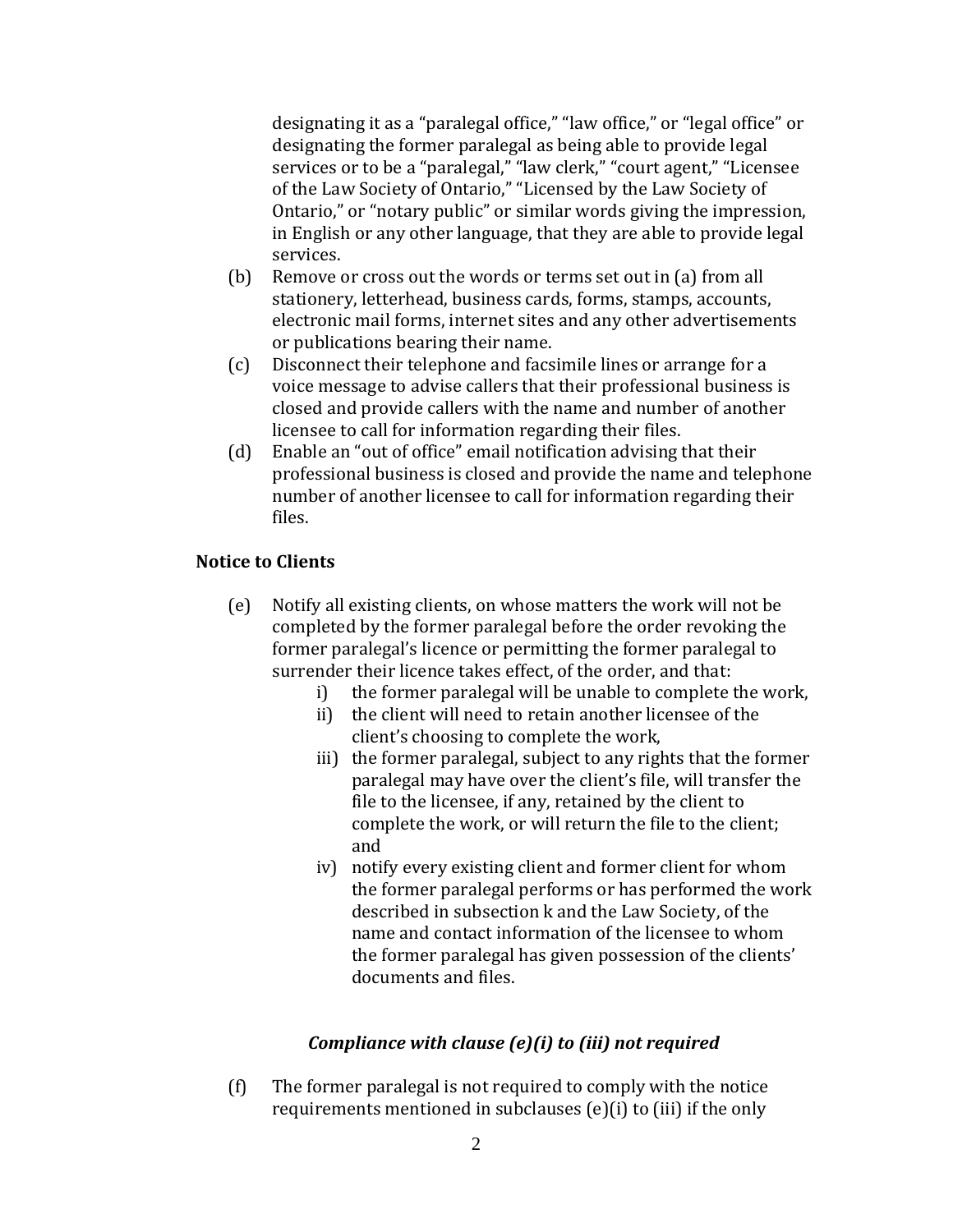work remaining to be completed on the client's matter is work mentioned in subsections (i) or (j) but, in such a case, the former paralegal shall, before the order revoking the former paralegal's licence or permitting the former paralegal to surrender their licence takes effect, notify the client of the name and contact information of the licensee retained by the former paralegal to complete the work.

#### *Notice requirements:*

- (g) The former paralegal shall:
	- i) notify all persons who contact the former paralegal's place of business of the order revoking the former paralegal's licence or permitting the former paralegal to surrender their licence; and
	- ii) notify any existing client or former client who contacts the former paralegal's place of business, and the Law Society, of the name and contact information of another licensee who has been given possession of the clients' documents and files.

#### *Notice requirements: prospective clients*

(h) The former paralegal, at the time a prospective client seeks to retain the former paralegal, shall notify the prospective client of the order revoking the former paralegal's licence or permitting the former paralegal to surrender their licence.

#### *Work remaining on file: final report to client*

(i) If, on the date the order revoking the former paralegal's licence or permitting the former paralegal to surrender their licence takes effect, the only work remaining for the former paralegal to complete on a client's matter is a final report to the client, the former paralegal shall, before the order revoking the former paralegal's licence or permitting the former paralegal to surrender their licence takes effect, retain another licensee, who is authorized to do so, to review the client's file and to complete and send the final report to the client.

# *Work remaining on file: fulfillment of undertakings*

(j) If, on the date the order revoking the former paralegal's licence or permitting the former paralegal to surrender their licence takes effect, the only work remaining for the former paralegal to complete on a client's matter is the fulfillment of one or more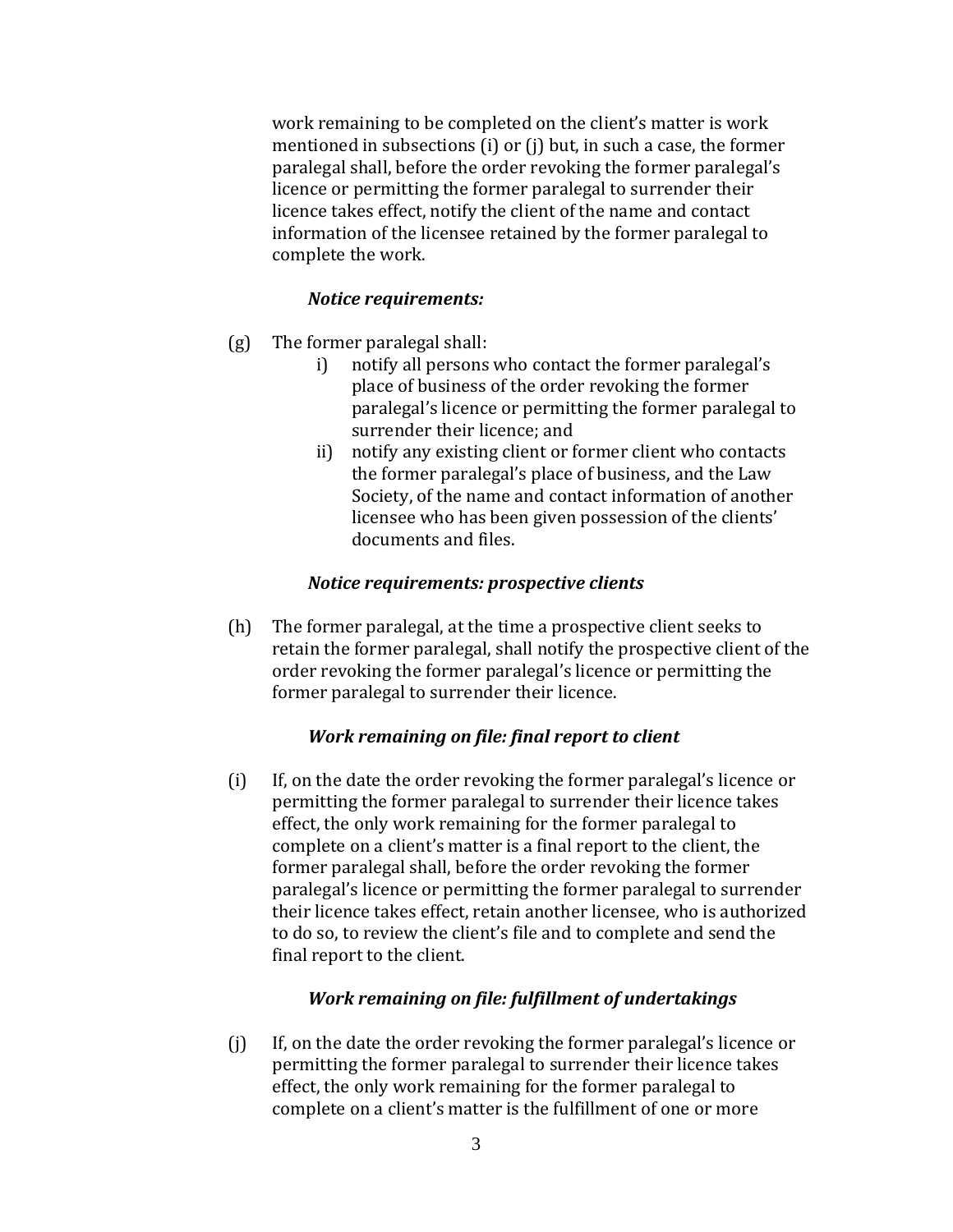undertakings given by the former paralegal, the former paralegal shall retain another licensee or person, who is authorized to do so, to take all steps necessary to fulfill the undertakings.

#### **Requirement re: original documents**

- (k) The former paralegal shall, before the order revoking their licence or permitting the former paralegal to surrender their licence takes effect,
	- 1. return to the client all original documents; or
	- 2. transfer the client's file, including all original documents, to another licensee who is authorized to perform any requisite work, and inform the clients and the Law Society of the licensee who has been given possession of the client's documents and files.

# **Return of photo identification card**

(l) The former paralegal shall, on or before the date the order revoking the former paralegal's licence or permitting the former paralegal to surrender their licence takes effect, return to the Law Society any photo identification card issued to them by the Law Society.

# **Trust Accounts**

- (m) The former paralegal shall within thirty (30) days of the date on which the order revoking the former paralegal's licence or permitting the former paralegal to surrender their licence takes effect:
	- i) withdraw from every trust account kept in the name of the former paralegal, or in the name of the firm of licensees of which the former paralegal was a partner or by which the former paralegal was employed, and, as required, pay to the appropriate person,
		- 1. money properly required for payment to a person on behalf of a client,
		- 2. money required to reimburse the former paralegal for money properly expended, or for expenses properly incurred, on behalf of a client,
		- 3. money required for or toward payment of fees for services performed by the former paralegal, and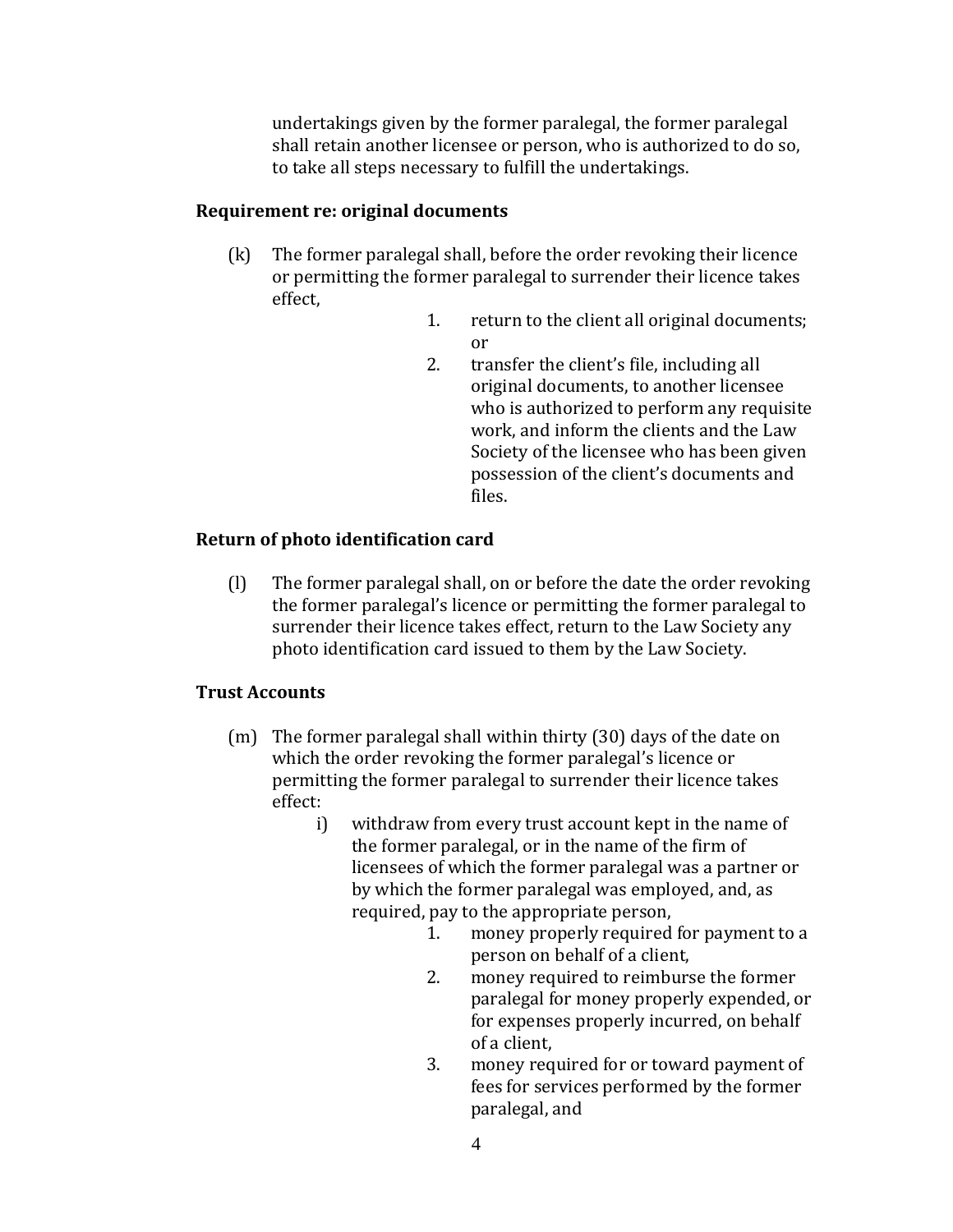- 4. all other money that belongs to the former paralegal or to a person other than a client;
- ii) after complying with clause (i), withdraw from every trust account kept in the name of the former paralegal, or in the name of the firm of licensees of which the former paralegal was a partner or by which the former paralegal was employed, all money belonging to a client and pay the money to,
	- 1. the client,
	- 2. another licensee to whom the client has directed the former paralegal to make payment, or
	- 3. another licensee who has agreed with the former paralegal to accept payment in the event that the former paralegal is unable to comply with subclause 1 or 2;

unless the client transfers their files to another paralegal in the firm of licensees of which the former paralegal was a partner or by which the former paralegal was employed;

- iii) after complying with clauses (i) and (ii),
	- 1. close every trust account that was kept in the name of the former paralegal, and
	- 2. cancel, or cause to be cancelled, the former paralegal's signing authority on every trust account that was kept in the name of the firm of licensees of which the former paralegal was a partner or by which the former paralegal was employed.

# **Report to Society**

(n) The former paralegal shall, not later than thirty (30) days after the order revoking the former paralegal's licence or permitting the former paralegal to surrender their licence takes effect, complete and file with the Law Society, in a form provided by the Law Society, a report confirming and providing details of the former paralegal's compliance with this Guideline.

#### **Permission to be exempt from requirement**

(o) The former paralegal may apply in writing to the Law Society for an exemption from or a modification of a requirement mentioned in this Guideline, and the Law Society may exempt the former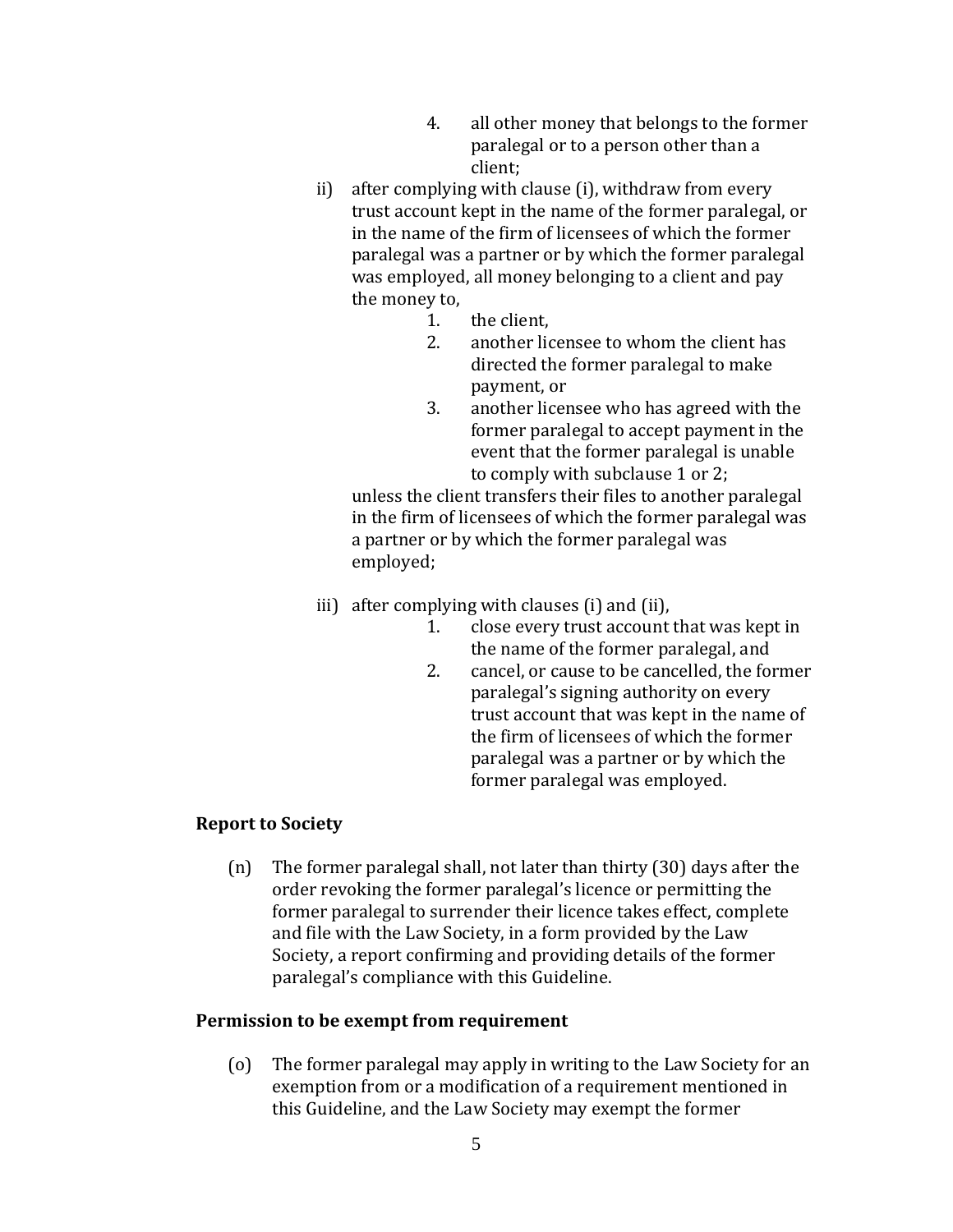paralegal from or modify the requirement, subject to such terms and conditions as the Law Society may impose.

# **PROHIBITED ACTIVITIES**

3. (1) Subject to subsection 2(1)(m) and 4(1)(f), the former paralegal shall not, after the date on which the order revoking the former paralegal's licence or permitting the former paralegal to surrender their licence takes effect, receive from or on behalf of a person or group of persons any money or other property and shall not otherwise handle money or other property that is held in trust for a person or group of persons.

(2) Effective from the date on which the order revoking the former paralegal's licence or permitting the former paralegal to surrender their licence takes effect, a paralegal shall not:

- (a) Accept legal work for new clients;
- (b) Accept new legal work for existing clients;
- (c) Notarize documents pursuant to the *Notaries Act*, R.S.O. 1990, c. N.6, or commission affidavits or statutory declarations pursuant to the *Commissioners for taking Affidavits Act*, R.S.O. 1990, c. C.17;
- (d) Report to clients, other than to:
	- i) inform them of the order revoking the former paralegal's licence or permitting the former paralegal to surrender their licence; and
	- ii) deliver an account for services rendered in the period before the order revoking the former paralegal's licence or permitting the former paralegal to surrender their licence took effect;
- (e) Give to another licensee or receive on behalf of a client, other individual, corporation or other entity, any undertaking with respect to any legal matter;
- (f) Occupy or share office space with a licensee in contravention of Subrule 6.01(6) of the *Paralegal Rules of Conduct* or Subrule 7.6-1.1 of the *Rules of Professional Conduct*;
- (g) Provide services to a licensee, in relation to that licensee's professional business in contravention of Subrule 6.01(6) of the *Paralegal Rules of Conduct* or Subrule 7.6-1.1 of the *Rules of Professional Conduct*.

# **PERMITTED ACTIVITIES**

4. (1) After the date on which the order revoking the former paralegal's licence or permitting the former paralegal to surrender their licence takes effect, the former paralegal may only: